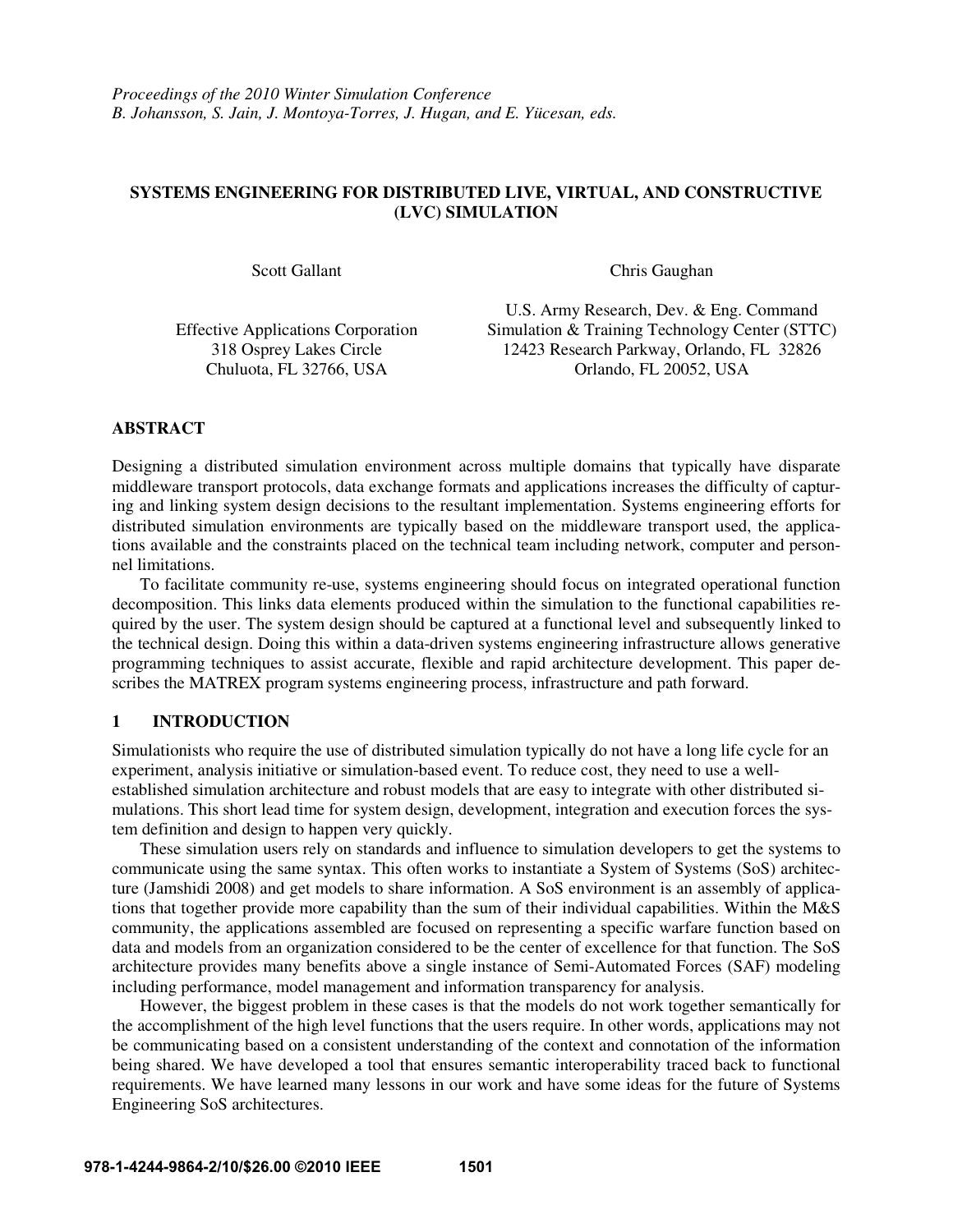Our intended path forward is to increase the use of generative programming techniques, or automatically generating executable computer programming artifacts from a higher level source, in order to quickly deploy a SoS architecture for military analysis. The flexibility required to implement our goal requires systems architecture qualities and objectives such as encapsulation of functionality into appropriately sized portions to be able to manipulate and construct larger capabilities as needed with as little engineering effort as possible. We'd like to provide an architecture that is fully compliant with U.S. Army-grade verification and validation guidance (DAU 2008) and robust enough for decision-oriented analysis while maintaining flexibility and quickness in order to save the Army tremendous amounts of time and effort (Page et al. 2001) when constructing distributed Modeling & Simulation (M&S) environments for various uses.

## **1.1 MATREX Overview**

The Modeling Architecture for Technology Research and EXperimentation (MATREX) provides a unifying distributed Modeling and Simulation (M&S) architecture and supporting tools and resources that ease the integration and use of multi-resolution live, virtual, and constructive (LVC) applications. It enables full spectrum analysis of system designs and operational concepts while reducing risk and acquisition timelines (Tufarolo et al. 2004). To provide this capability across the Army and the other Services, the Assistant Secretary of the Army for Acquisition, Logistics, and Technology (ASA(ALT)) and the Research, Development & Engineering Command (RDECOM) have funded development of the MATREX program. The MATREX environment, including the toolset and resources, is available as Government-Furnished Software (GFS) with some support and training available.

An important aspect of MATREX is its capability to leverage many M&S resources developed at RDECOM laboratories, centers and activities as well as the larger Army and other Services. The worldclass RDECOM team of M&S experts has utilized MATREX to identify issues, exercise requirements, align development efforts and conduct experiments that involve SoS technologies beyond the expertise of any one part of RDECOM.

Additionally, the MATREX environment is used for a variety of purposes. These numerous and often generic uses of MATREX offer a difficult systems engineering challenge in linking system requirements to detailed system design and technical dependencies. To facilitate customization for a given user's goals, the MATREX systems design team has developed a highly flexible and configurable system design that will allow it to meet a wide breadth of user requirements.

## **1.2 System Design Description Infrastructure Overview**

The MATREX suite of models, tools and architecture allow for many different possible configurations of the system to achieve the user's functional requirements. The philosophy is to work with the users to develop a System Design Description (SDD) that meets their exercise requirements, data decomposition requirements, system architecture guidelines, scenario, configuration choices and model selection.

The MATREX program has developed its general SDD to capture the system design at a functional level and subsequently link the functional design to the technical design. This allows the functional requirements to be linked to system design and allocated to specific models as shown in Figure 1.

The low level requirements, object model and test cases can then be auto-generated based on model allocation to functions. The SDD is data-driven, easing information maintenance duties by linking the system engineering products and simplifying the editing of the system design. The SDD also allows for auto-generating low level specifications, certain Department of Defense Architecture Framework (Do-DAF) (DoD CIO 2009) views and test cases. The SDD includes the mapping between the data to be collected during the exercise, the initial exercise goals and the explanation of what the data means.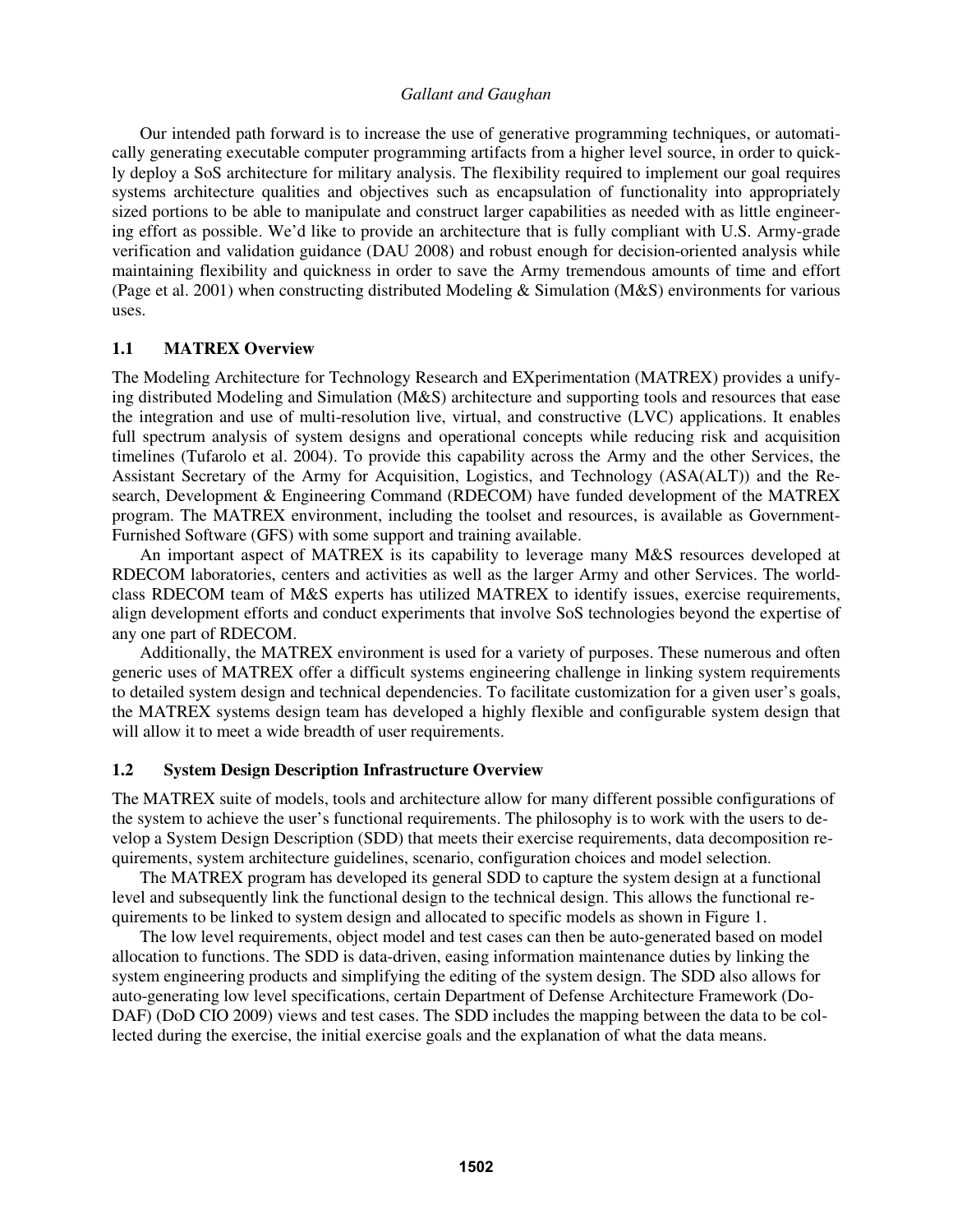

Figure 1: Database driven systems engineering infrastructure to link SoS information for an accurate and automated system.

# **1.3 MATREX Tools Overview**

Two important tools that we use to export executable system tests and ultimately more architectural or implementation functionality are the MATREX ProtoCore and MATREX Advanced Testing Capability (ATC).

# **1.3.1 MATREX ProtoCore**

The MATREX ProtoCore offers an Application Programmer's Interface (API) that abstracts away the middleware protocols in order to allow the developers of models to focus on model behavior vice rewriting code to align with specific distributed simulation protocols. This API (Snively et al. 2006), reduces reliance on middleware services, data management techniques and architectural design patterns. In turn, it allows a simulation event to be middleware agnostic as the automated tool suite helps set up and configure models based on the SDD. Because ProtoCore offers a forward path for legacy object models and component models, future users can leverage existing software investments and minimize expenditure in development cycle resources by using ProtoCore to port their models to current distributed simulation standards, such as High Level Architecture (HLA) 1.3 Next Generation (NG), HLA 1516, Test and Training Enabling Architecture (TENA) and One Semi-Automated Forces (OneSAF) Simulation Object Runtime Database (SORD).

# **1.3.2 MATREX Advanced Testing Capability**

The MATREX Advanced Testing Capability (ATC) is a testing tool that generates test applications based on the design and over-the-wire communication distributed simulation requirements (McCray et al. 2008). The ATC allows for testing over the middleware layer based on a predefined sequence diagram including validation values. The ATC's primary purpose for MATREX integration testing is its ability to perform meaningful and repeatable "black box" level testing on any component being integrated into the MATREX environment (see Section 2.2.3). This allows a simulation to test interactions with other simulations without needing to run them in turn, reducing integration costs and test complexity. ATC also performs the function of documenting specific test cases in order to provide reproducibility. The goal for the near future is to export sequence diagrams from the SDD into a standardized format for ingestion into the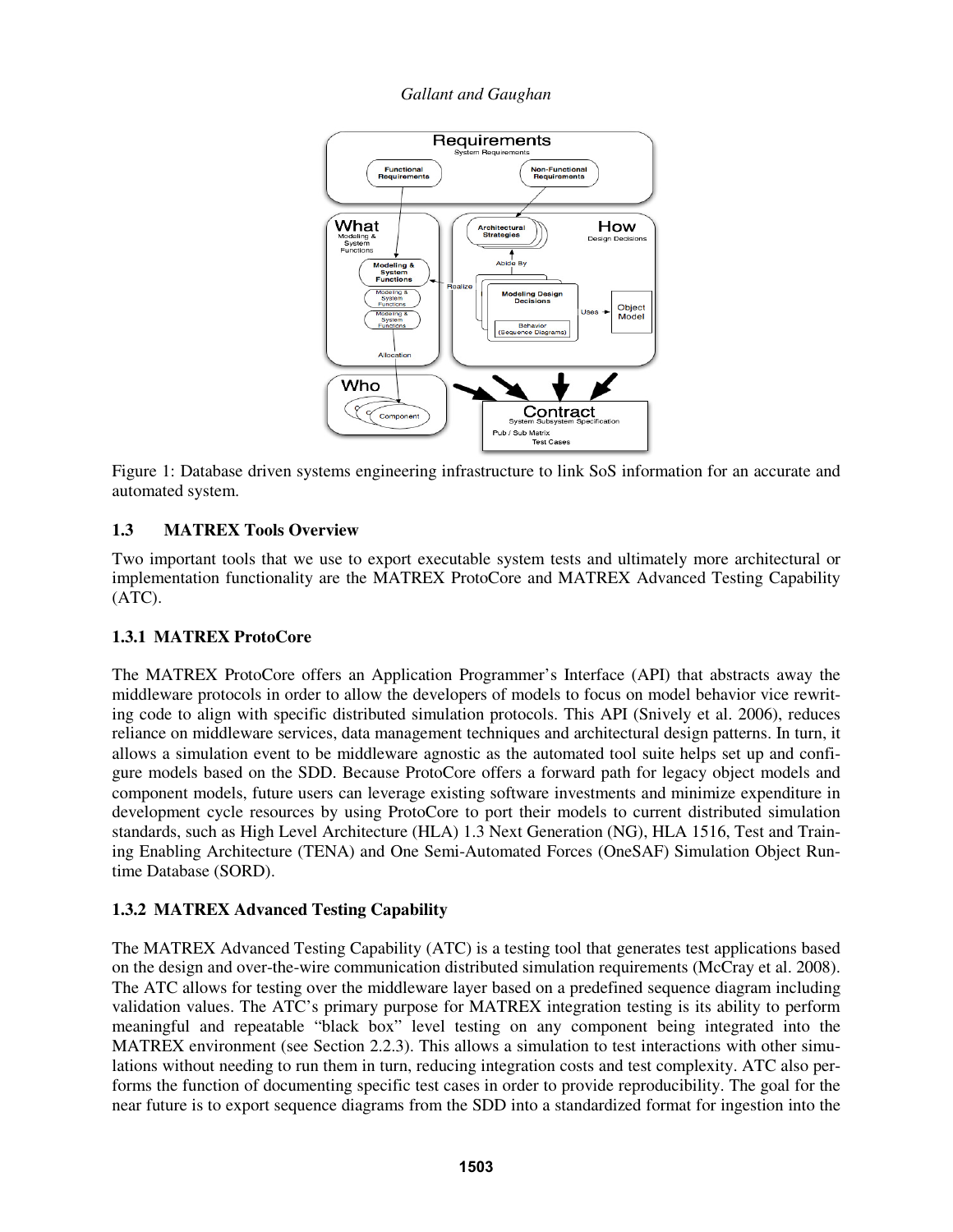ATC tool. This will allow for testing components directly from the design and technical contracts linked to system requirements further reducing integration costs.

# **2 AUTOMATIC GENERATION OF ENGINEERING ARTIFACTS**

## **2.1 Current Community Issues**

There are many critical qualities that managers of a simulation environment must achieve: traceability from requirements to implementation and the resultant data collected, alignment of data semantics across applications, ease of maintenance and change propagation throughout the architecture. Aligning data semantics is referring to ensuring applications are communicating based on a consistent understanding of the context and connotation of the information being shared.

When integrating existing applications that are chosen because they share a common syntax, or even for political reasons, e.g. someone with the authority orders the use of a model, the integration of applications must be backward engineered to the functionality required. Systems are often chosen because of the object model and middleware protocol that they are compatible with. However, compatibility is more than the ability to communicate without compilation errors or crashing. The applications' capability must provide necessary portions of a high level capability and they must provide that functionality in semantic harmony with the other applications within the architecture.

We have been involved in dozens of events and exercises and in every single one, we have witnessed changes to the implementation throughout the integration and preparation. Most of the time, heavy change is still required up to only a few days or hours before the start of execution. Engineers often pull off technical miracles at the last second including working through the night or using one-time fixes that they know are not good long term solutions. Sometimes those changes work out, but frequently they are the cause of reduced availability, reliability and effective modeling.

## **2.2 Benefits of Automatic Generation of Engineering Artifacts**

We have made great strides in implementing some of the core building blocks for generative programming techniques to the distributed M&S domain. It has become clear to us that there are exponential returns on investment when supporting the design and implementation of distributed M&S environments. We are planning on achieving some of these strategies and we are always exploring the successes of others to improve on our solution for broader application within the military M&S community.

Capturing the Systems Engineering data within a database-driven infrastructure has allowed us to have full traceability from the top-level functional requirements through the design and implementation choices through to the detailed technical engineering artifacts used by all phases of the exercise implementation. The engineering artifacts include detailed technical requirements, systems engineering views for design discussions and even executable test cases. The next step will be to generate artifacts that can be used by the simulation and management applications as shown in Figure 2.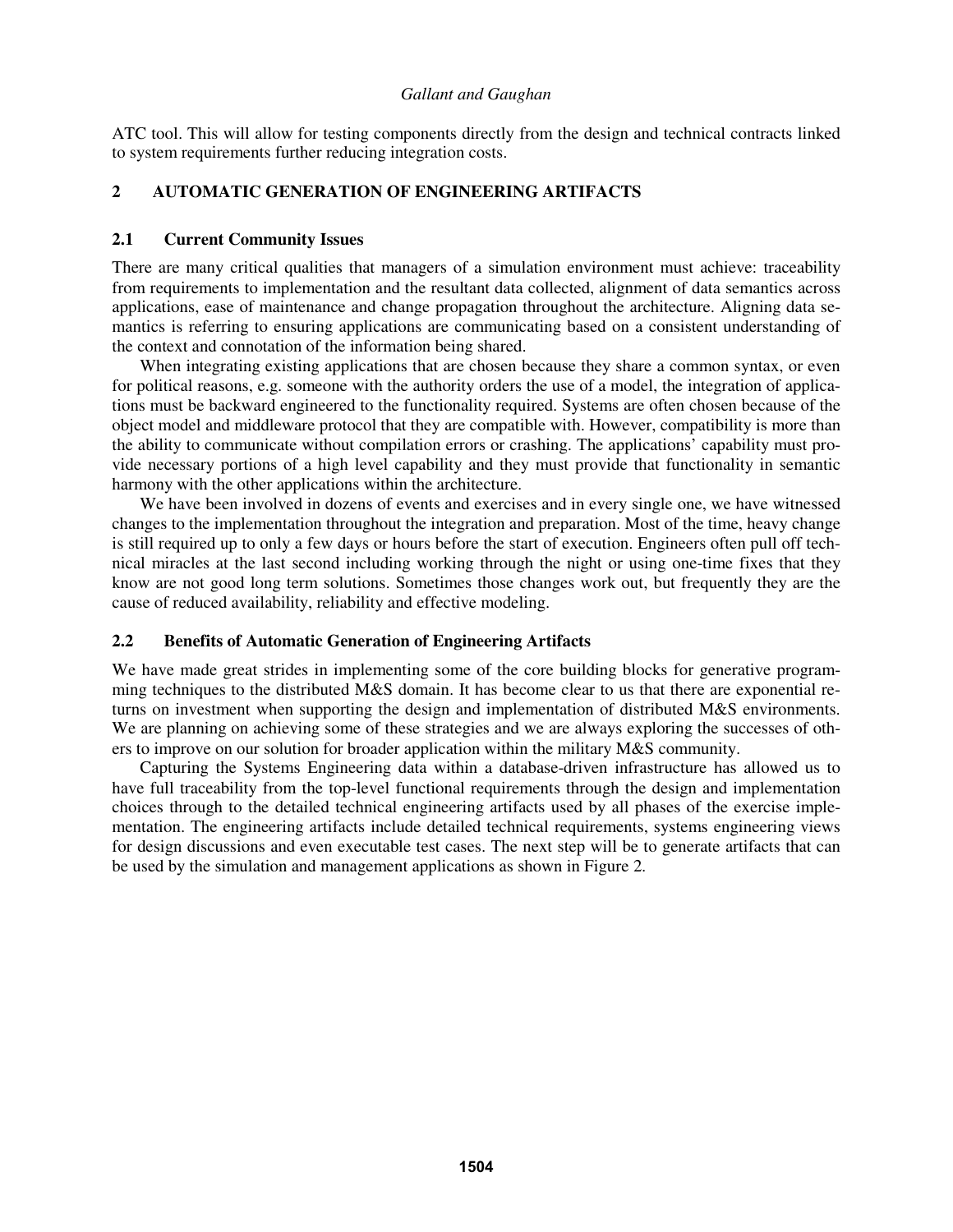

Figure 2: An approach for automating much of the event life cycle.

# **2.2.1 Top-Down Systems Engineering Benefits**

Capturing the modeling requirements through a top-down decomposition ensures that the engineers understand the functions and information exchanges that are required to accomplish the high level modeling functions. Whether there are applications that can meet those needs or not, the engineering staff understands where there are weaknesses or workarounds necessary.

Applications and interface messages can later be allocated to the functional decomposition. The applications' ability to meet the functional requirements ensures traceability from the implementation back to the functional needs which can then be tied back to the purpose of the system as a whole.

### **2.2.2 Code Generation for the Object Model**

The MATREX manages an HLA Federation Object Model (FOM) that many organizations throughout the military modeling and simulation (M&S) community use, including RDECOM, the Training and Doctrine Command (TRADOC) and the Army Test & Evaluation Command (ATEC). That FOM evolves and changes every six months through a formal review and release process.

The MATREX ProtoCore includes a code generation capability to turn the FOM into a set of programming classes that can be used by application developers. By centralizing the generation of classes based on the evolving FOM definition, there is less reliance on application developers to all make the same changes accurately. This also saves time and eases developer participation within the environment. If we had to rely on every developer to make the right changes and make them quickly, we would have a much larger management burden than just providing the new classes out to the developers in a single distribution.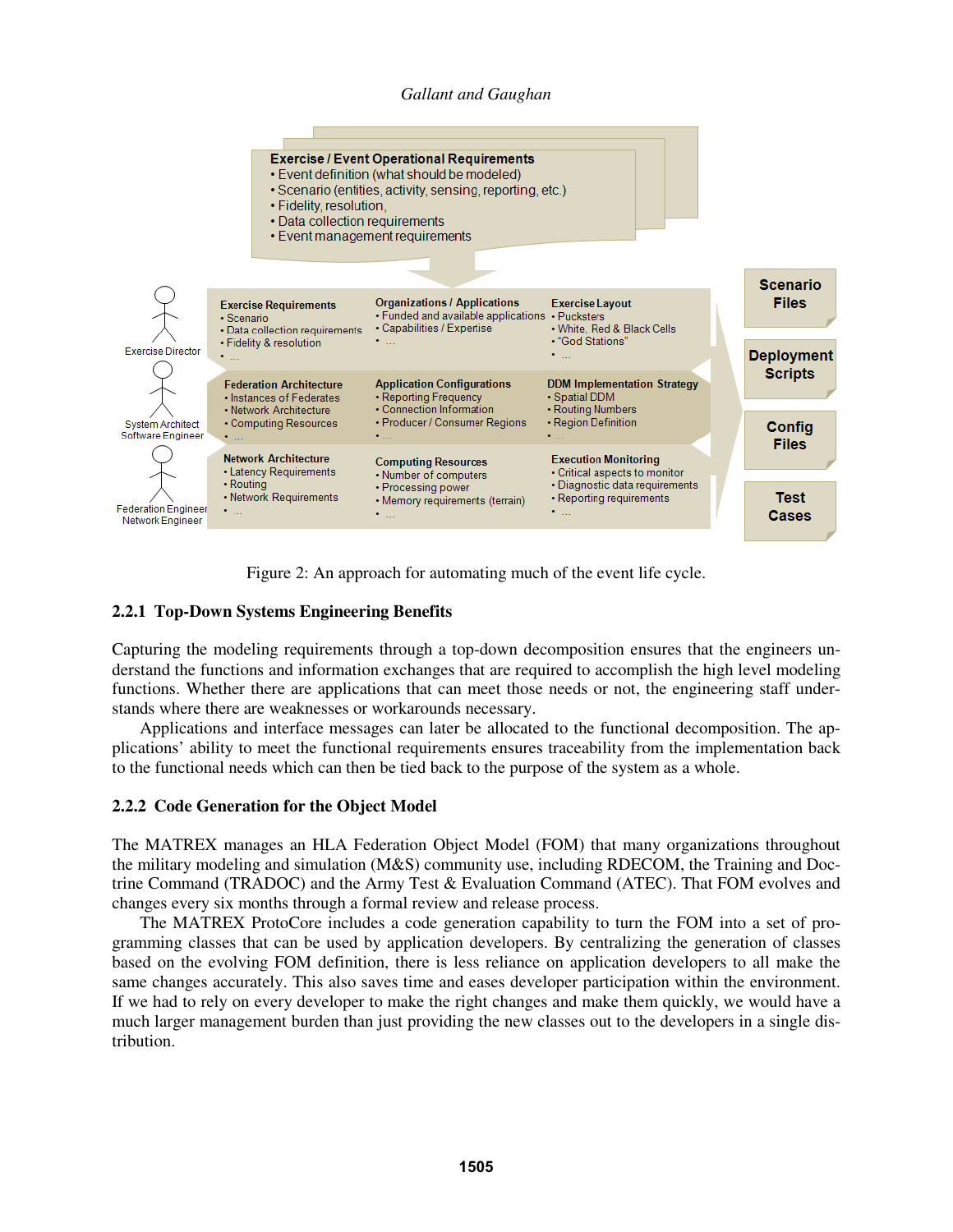#### **2.2.3 Advanced System Black-Box Testing**

The ATC allows the user to build tests within its graphical user interface (GUI) to test each system interface. It stores these tests in an Extensible Markup Language (XML) file. The XML file format is easily replicated by the MATREX SDD so that our ATC test cases are explicitly generated from systems engineering decisions and design captured in our systems engineering database.

This alleviates a great deal of time for our integration and testing staff by avoiding the need to manually change hundreds of tests and test processes due to a few small design changes. The code generation integration of ProtoCore with the ATC also means that object model changes are easy to adapt to over the evolving versions and instantiations of the MATREX architecture.

The ATC can test each system individually according to the design captured within the systems engineering infrastructure. These independent tests eliminate the complexity of a SoS architecture and can isolate interface details in an easy to execute testing environment. Since the tests are automatically generated from the design phase, test cases can be distributed to the developers the same day that the engineering decisions are being made. Development teams can code to the provided tests rather than spend their own time developing independent and possibly erroneous tests.

Test cases can be developed that test a subset of the systems to be integrated to increase the scope of the testing while maintaining an appropriate level of isolation from the complex SoS environment. Testing threads can further diagnose problems when integrating disparate applications built by numerous development teams.

#### **2.2.4 Architectural Design Agreements**

In SoS environments like the MATREX, we rely on a Federation Agreements Document (FAD) to explain architectural interoperability agreements to all the developers that need to integrate their applications. That document captures agreements on the use of coordinate systems, dead-reckoning and the heartbeat timing and distance thresholds for objects .

The MATREX ProtoCore software library is already used by many applications as their tool for interoperability with the simulation middleware protocol so adding architectural compliance was the next obvious step. We have added capabilities such as coordinate conversions and dead-reckoning (Aronson 1997) to the MATREX ProtoCore. The additions can be made more flexible if they were driven by the systems engineering infrastructure. If architectural design decisions could be automatically driven by the systems engineers it would further decrease the time and chance for discrepancies in application adjustments as the technical characteristics of the system are changed.

The design for dead-reckoning was kept dynamic so an operator could change the dead-reckoning distance and timing thresholds during run-time. This allows the operator to control the execution performance and accuracy from a central point. This can be used to recover the system from technical issues of slow performance, to accelerate the scenario without flooding the network or to change the deadreckoning attributes of forces based on spatial considerations such as prioritizing updates for entities within an area of interest for the analysis of the scenario.

### **2.2.5 System Configuration**

Configuration of the participating systems within a SoS architecture are both application-specific as well as based on the scaling strategy and scenario that will be executed. By capturing and linking application configuration requirements to scenarios and functional requirements for the architecture, we could map configuration options to the appropriate use and automatically export the proper configuration depending on the scenario and functions the systems engineers require for any given instantiation of the architecture.

The M&S infrastructure such as the middleware and its configuration is also based on the scale and architecture of the implementation required. As engineers are making design decisions within the systems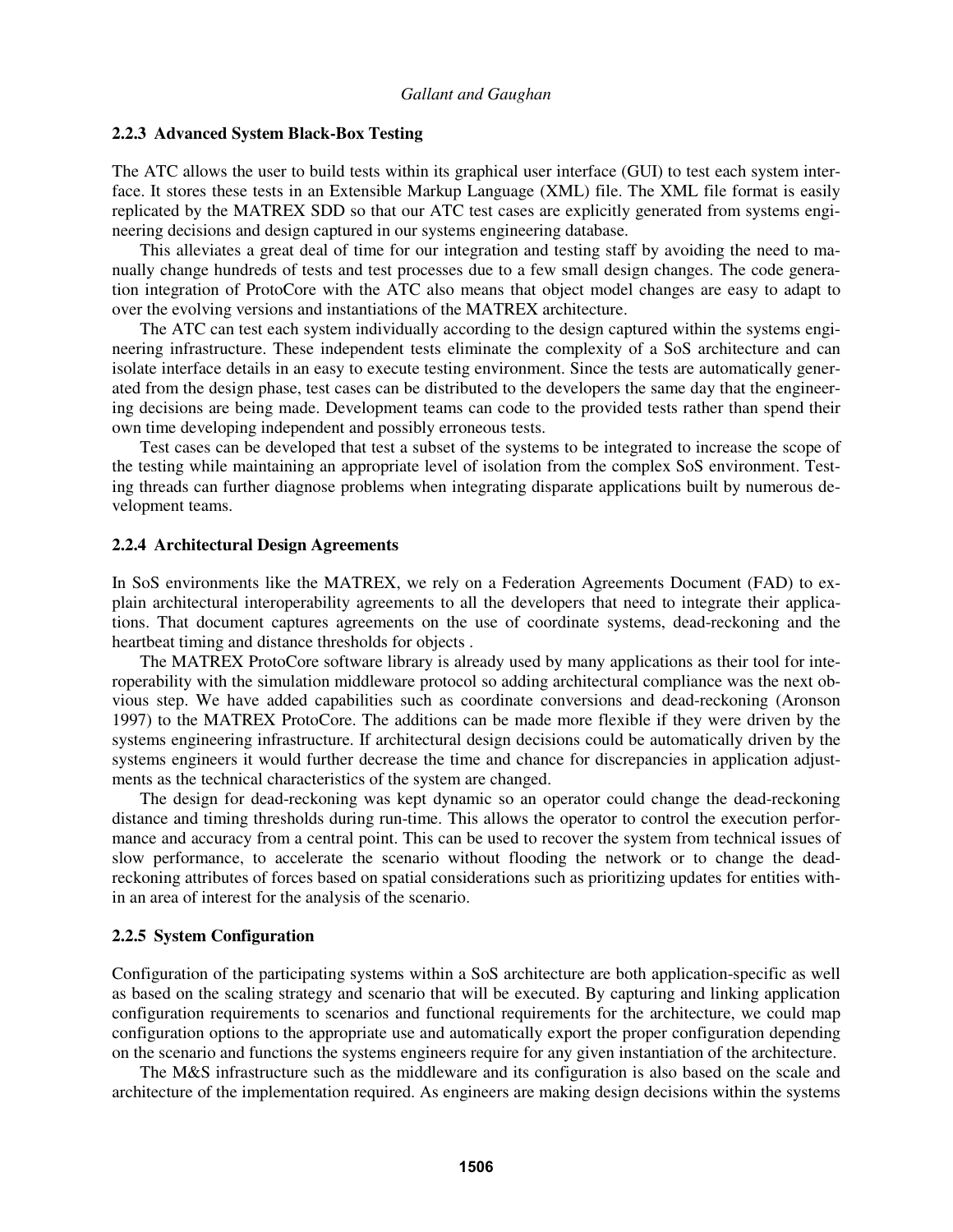engineering infrastructure, the middleware configuration is predictable and can also be automatically exported from the systems engineering tool.

### **2.2.6 Integrated Scenario Development and Initialization**

The MATREX SDD is currently limited to the functions required rather than the scenario in which those functions will be used. As we add the scenario information within the SDD, we will be able to further predict the appropriate system configuration to execute the scenario. We will also be able to remotely initialize the SoS environment from a central point.

Our design pattern for simulation initialization is to provide the scenario details such as initial platform attributes and force laydown over the simulation middleware at the beginning of the exercise. The structure of the information and the design paradigm are already in place to expand the SDD to incorporate scenario information and export the necessary engineering artifacts to configure simulation management tools, such as simulation initialization, data collection and execution monitoring. We already use community standards for the storage of the scenario information so integration with popular community tools will be straightforward.

A subtle benefit for incorporating the scenario information within the systems engineering tool is that in many cases the functional design depends on how the scenario will be executed. Similar to how military operations depend on the mission, the execution of the mission with M&S applications also depend on many parameters, many of which are based on the scenario.

## **2.2.7 Integrated Application Deployment**

We can already remotely deploy applications to lab machines and we can even remotely launch applications based on a set of well defined configuration files. We will be expanding this capability with a look at virtualization technology to improve the automation and flexibility based on the systems engineering design and configuration choices.

 As the automation increases in this area, the ability to execute analysis events without large efforts from engineers improves. We can imagine a future that includes an analyst using the systems engineering tool to design, deploy, configure and manage the SoS architecture based on accredited models. The execution run could occur on a representative set of lab machines that can be setup on the fly to accommodate the captured execution configuration. These machines could be at various geographic locations with results be compiled and sent to the analyst automatically when complete.

## **2.2.8 Active Design-Based System Monitoring**

As we capture more information about the execution environment, more information will be available to recognize when the system is performing adequately and when the system is beginning to fail. Active monitoring and system management can help engineers recognize issues early so they can fix them without a lot of wasted execution time and cycles.

 Monitoring information exchanges at run-time ensures that the implementation does not deviate from the design. A part of the monitoring includes monitoring performance via response time of applications, queue lengths of applications sending and receiving information and machine diagnostics such memory footprints and processor loads.

## **3 APPLICATION OF GENERATIVE PROGRAMMING**

Generative programming is the act of automatically generating executable computer programming artifacts from a higher level source. The benefits include an ability to represent the execution concepts and engineering decisions within an easier to manage format rather than having to manage code which can become laborious and tedious. Generative programming, also known as automatic programming is not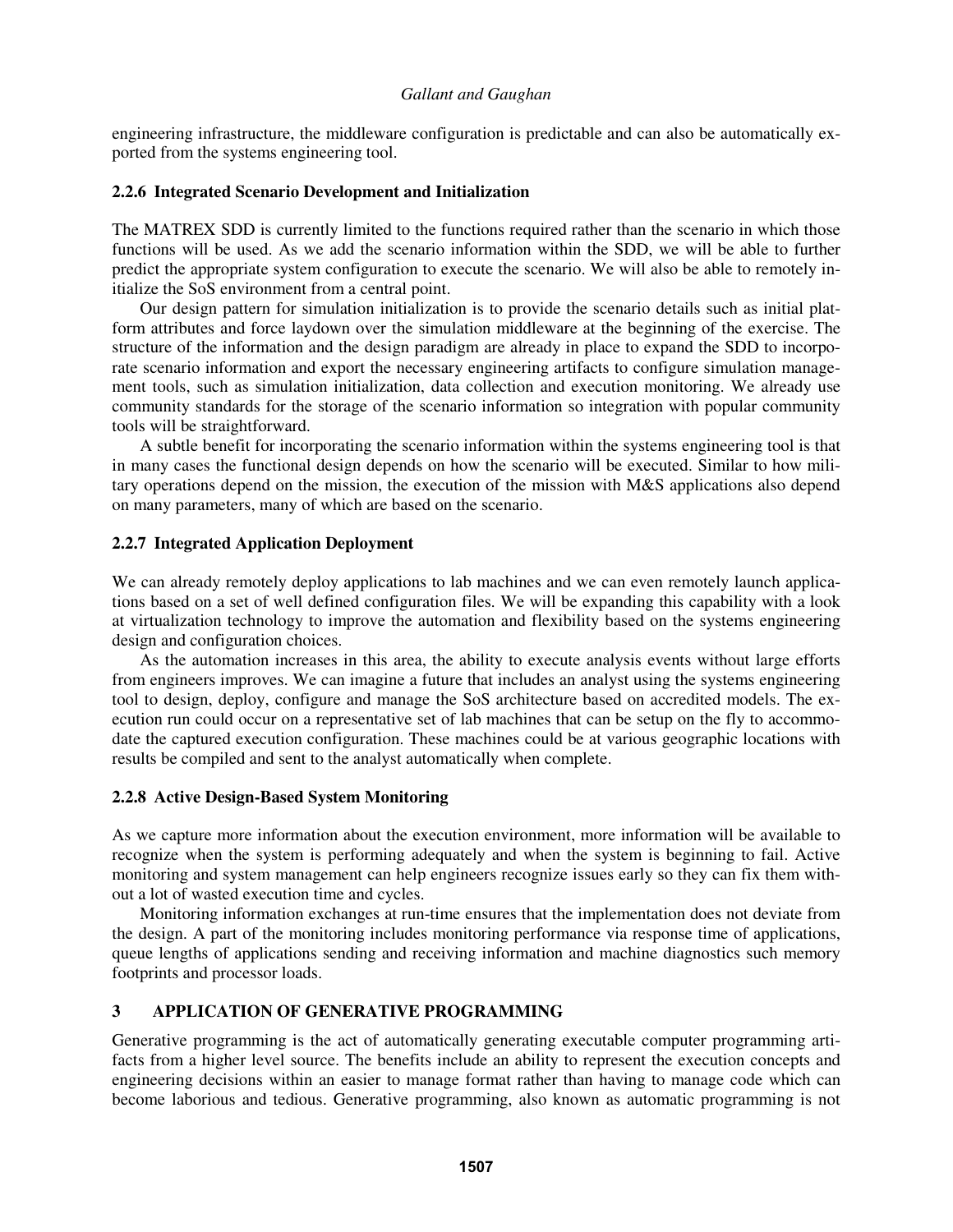new to the software engineering discipline (Czarnecki et al. 2000). It has matured over many years enough that lessons learned can be confidently applied to distributed M&S. We believe that the foundation that we have created on the MATREX program for automatically generating executable test cases and engineering details could prove to be the first step in the further application of generative programming techniques described within this section.

### **3.1 Approaches on Domain Analysis for a Domain Specific Language**

Warfare changes as rapidly as fast, or even faster than technology. M&S architectures are often built to meet only a subset of warfare and they are usually built to study different issues within an area of warfare. An organization's analytical focus drives functional requirements for the simulation SoS. The resolution and fidelity of their focus differs depending on their intended outcomes and their areas of expertise.

 Many projects have attempted to build domain models (Evans 2003) of warfare with varying levels of success. Domain modeling is the act of modeling a particular capability specific to a discrete domain. However, warfare elements cannot be discrete when analyzing how the deployed systems are going to interact with other deployed systems, an unpredictable environment and an unpredictable enemy. The use of those domain models to any simulation environment is always riddled with difficulties. The subject matter experts (SMEs) for their specific area of warfare modeling almost always disagree with either the accuracy or the level of resolution of the domain model.

 Warfare changes too rapidly for a single referential domain model to exist. A major strength of United States Armed Forces is their ability to adjust to our enemies. Combating diverse enemies in different parts of the world requires unique tactics, techniques and procedures (TTPs) for each theater. Even within a single branch of the Armed Forces, the way they accomplish their mission can differ between theater operations. Furthermore, tactics within the same theater have changed over short periods of time. For example, the networked fires procedures of US troops in Iraq have been changed as the threat has changed in composition and reaction to US forces.

## **3.2 Areas for Application of Aspect-Oriented Techniques**

Aspect-Oriented Programming (Jacobson et al. 2005) is a strategy for increasing modularity of software by separating cross-cutting patterns from core business logic. The encapsulation of broad and repeated application concerns provides flexibility and easy adjustments to implementation details that are necessary but independent of the core business logic.

The majority of military models have been built for stand-alone use by their project offices. The integration of models into a SoS architecture is typically an afterthought. The base business logic of the applications are often integrated with distributed simulation protocols such as Distributed Interactive Simulation (DIS), HLA and TENA, and their respective object models after the models have already proven useful as a stand-alone tool for analysis. This add-on functionality is done to meet the protocol specification and often based on a specific environment's architectural guidelines for interoperability elements like dead-reckoning and heart-beating.

The add-on nature of an interoperability library lends itself to aspect-oriented programming since the core business logic (the actual modeling rather than the software written to provide the infrastructure for the model) is already separated from the simulation middleware details. Further encapsulating specific portions of the simulation middleware interoperability logic can lead to better flexibility in making adjustments as necessary when migrating an application into additional SoS environments or as an architecture evolves over time.

Furthermore, if the aspects for architectural interoperability were driven by the Systems Engineering toolset, then changes could be made very quickly and adjusted based on testing results or any late notice technical requirement alterations.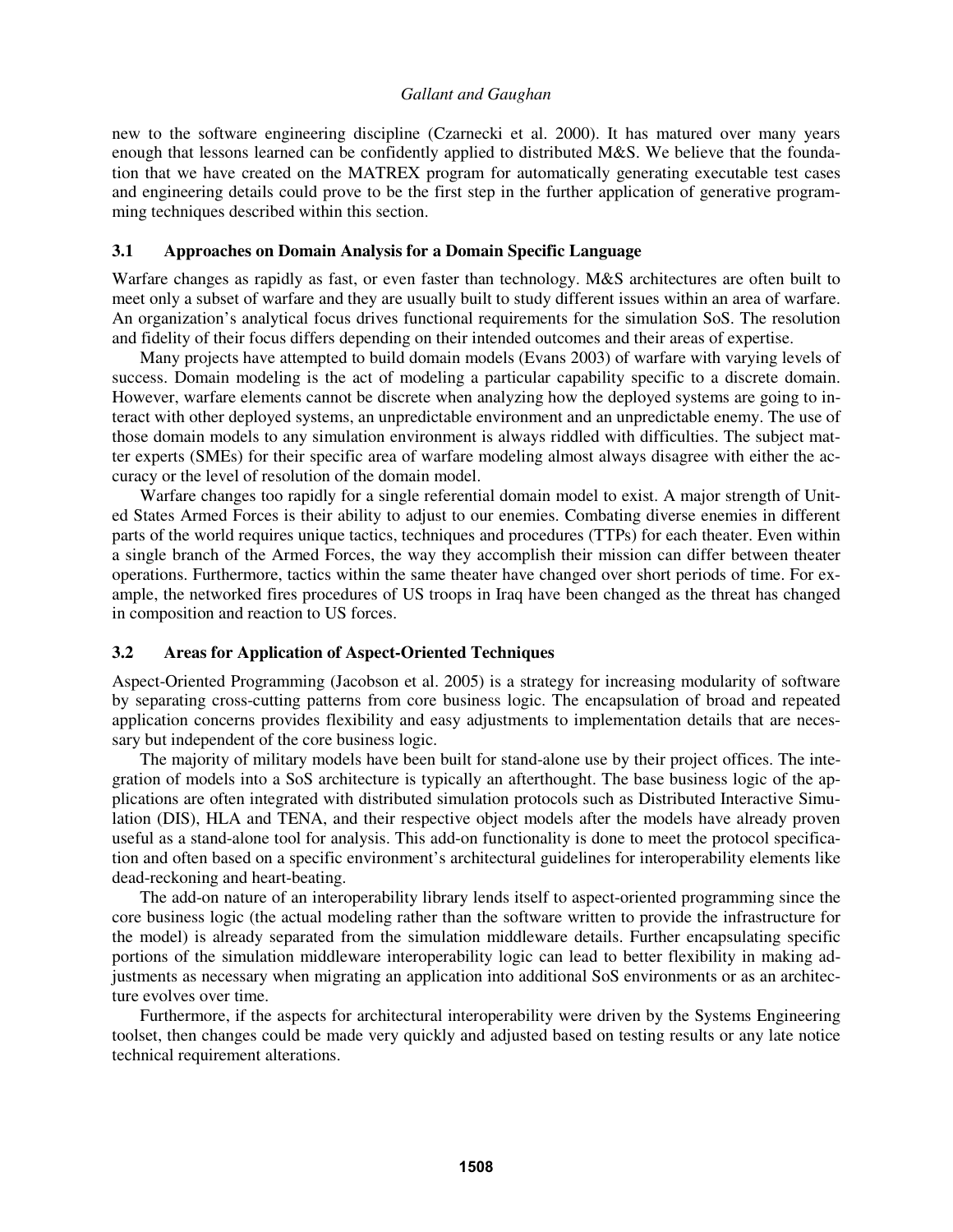#### **3.3 Code Generation from Pseudocode in a SoS Architecture**

In order to allow for easier modification and traceability from the logic to both functional requirements and design decisions the functional logic can be captured in Pseudocode. However, capturing pseudocode in a format that can generate executable code (Roy, 2006) is non-trivial for domain agnostic applications. The limitless possibilities of the implementation of software require pseudocode definitions and code generation tools to account for a great deal of permutations. This results in lengthy and detailed pseudocode that could be equally represented with fourth generation programming languages. Fourth generation programming languages like the Scala programming language (Wampler et al. 2009), provide tighter control of syntax guidance and problem notification during compilation.

 The narrow breadth of the military M&S domain and implementation choices provide us the benefit of limiting possible permutations of the generated software. We already have software libraries to assist in the middleware protocol compatibility that we could configure and initialize from the same source as the pseudocode translation to software.

 The previously mentioned capabilities to export configuration information for the middleware connection library provides the basis for the generated code. The ProtoCore software library already provides code generated classes that represent the object model and a set of static API methods that can be built into the Pseudocode. The ATC tool can already generate a system shell that successfully joins the middleware and sends and/or receives information. The foundation for creating a working application within our SoS architecture is already in place.

 Since we already have a mechanism to automatically generate the computing infrastructure to connect to the architecture middleware, we have separated the functional logic from the foundation of the software application. This practice provides the most benefit when algorithms can be separated from the data used within the algorithm. We could capture the functional logic and algorithms of models within Pseudocode and retain the data files separately. The verification and validation of the application needs to occur within the SoS environment and for the scenario that will be used. Verification and validation becomes easier if the application's structure, functional logic and data are customized for the SoS environment that it will be run in.

 The subsequent work remaining involves capturing function execution within Pseudocode that is based on the interfaces that our systems engineering tool manages. For our environment, models require extensive and stringent accreditation based on subject matter expertise and validated algorithms. Generation of mature models will be difficult and a goal for the long term, but in the meantime generation of surrogate applications to replace unavailable applications or fill gaps in the SoS architecture will be beneficial.

#### **4 PERCEIVED LIMITATIONS AND RECOMMENDATIONS FOR THE FUTURE**

The value of generative programming techniques has been tremendous for integrating disparate systems that are separately funded and managed. However, there is a limit to the semantic integration of models when we can only translate and manipulate the results of the models through their interfaces. The models themselves just do not align in some cases.

Many projects have attempted to provide translations between object models to facilitate interoperability between models that work on different object models. The problem with that approach is that the models do not provide a quality mapping between their internal structures and any object model because the mapping is syntactical matching of best available options. Interoperability goes well beyond the ability to communicate with common data structures (Tolk et al. 2003) but extends through and beyond semantic synchronization.

A framework for structuring the integration of atomically encapsulated military functions could provide the ability for model developers to implement their software applications within a well-structured suite of software building blocks that could be rearranged as necessary to meet high level requirements. This framework would need to provide an ability to connect functions via information transportation. The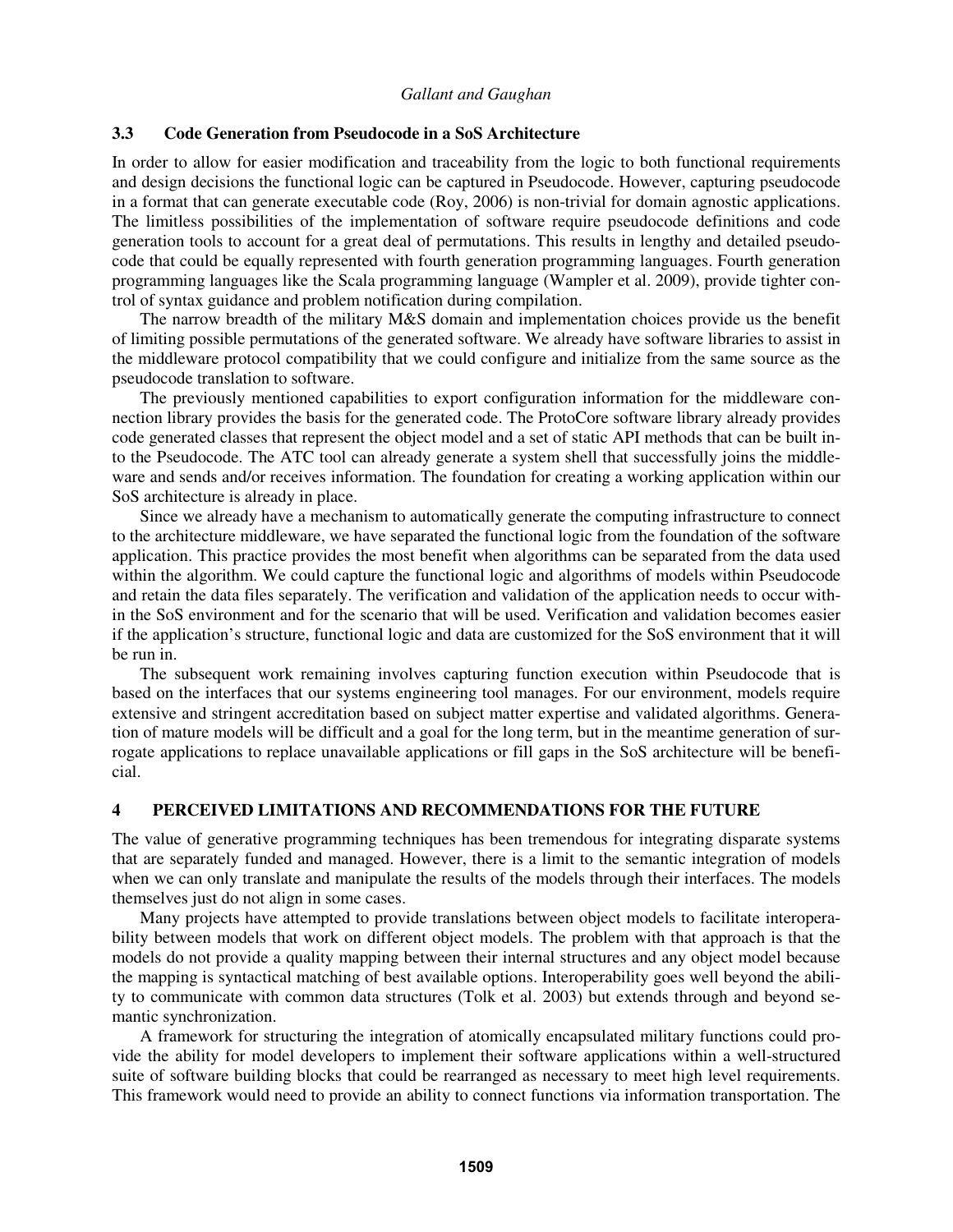systems engineering of such a framework would need to hierarchically organize and connect functions to account for heavily related processing dependencies and reuse of often used information. For example most military functions rely on ground truth of the entities to be effective. The modeling of entities and the resultant updates referred to as ground truth need to be provided to multiple recipients where each recipient would likely use the information differently. Each of the intended uses of that information need to be captured within their respective function interfaces. The requirement of publishing ground truth is the union of all the user interface requirements. The framework needs to be focused on information use so many of the available data elements would not need to be published when no subsequent military function would need to use the information to execute their respective models.

### **ACKNOWLEDGMENTS**

This paper is based on work executed over the last four years for which we'd like to acknowledge some of the personnel most involved in its development and maturation. Those personnel are: Sid Antommarchi, Tracey Beauchat, Jon Clegg, Jim Gallogly, David Itkin, Rich Leslie, Richard Mangieri, Lee Mangold, Tom McAfee, Paul McCray, Rachel Offutt, Keith Snively, Jeff Swauger, Jeff Truong, and John Vintilescu. We'd like to also acknowledge our management personnel that helped provide vision, resources and encouragement: Chris Bailey, Tom Hurt, Tom Mathis, Joe McDonnell, Chris Metevier, Dave Poole, and Gary Smith. Finally, we'd like to acknowledge ASA(ALT) and RDECOM for providing the funding necessary to continue these critical efforts.

### **REFERENCES**

- Acquisition Community Connection at Defense Acquisition University (DAU). 2008. *MIL-STD-3022 DoD Standard Practice Documentation of V&V for Models and Simulations*. Available via https://acc.dau.mil/CommunityBrowser.aspx?id=205916
- Aronson, J. 1997. *Dead Reckoning: Latency Hiding for Networked Games*. Available via http://www.gamasutra.com/view/feature/3230/dead\_reckoning\_latency\_hiding\_for\_.php
- Czarnecki K. and U. Eisenecker. 2000. *Generative Programming: Methods, Tools, and Applications.* 1st ed. Addison-Wesley Professional.
- Department of Defense (DoD) Chief Information Officer. 2009. DoD Architecture Framework 2.0. Available via http://cio-nii.defense.gov/docs/DoDAF%20V2%20-%20Volume%201.pdf.
- Jacobson I. and P. Ng. 2005. *Aspect-Oriented Software Development with Use Cases*. 1<sup>st</sup> ed. Addison-Wesley Professional.
- Jamshidi, M. 2008. System of Systems Engineering. 1<sup>st</sup> ed. Wiley.
- McCray, P. and K. Snively. 2008. Functional Component Testing for Distributed Simulations. *Simulation Interoperability Workshop Spring Conference, April 2008*
- Page, E. and D. Lunceford. 2001. *Architectural principles for the U.S. Army's simulation and modeling for acquisition, requirements and training (SMART) initiative.* 2001 Winter Simulation Conference (WSC'01) - Volume 2, 2001 pp.767-770.
- Roy. G. 2006. *Designing and Explaining Programs With a Literate Pseudocode*. Journal on Educational Resources in Computing (JERIC) by Association for Computing Machinery (ACM). Volume 6, Issue 1 (March 2006). ACM, New York, NY USA
- Snively, K. and P. Grim. 2006. ProtoCore: A Transport Independent Solution for Simulation Interoperability. *Simulation Interoperability Workshop, September 2006*
- Tolk, A. and J. Muguira. 2003. The Levels of Conceptual Interoperability Model*. Simulation Interoperability Workshop Fall Conference, September 2003*
- Tufarolo, J., R. Leslie and D. Lewis. 2004. *Distributed Integration for the V0.5 MATREX.* Simulation Interoperability Workshop, Spring 2004, 04S-SIW-131.
- Wampler, D. and A. Payne. 2009. *Programming Scala*. 1<sup>st</sup> ed. O'Reilly Media